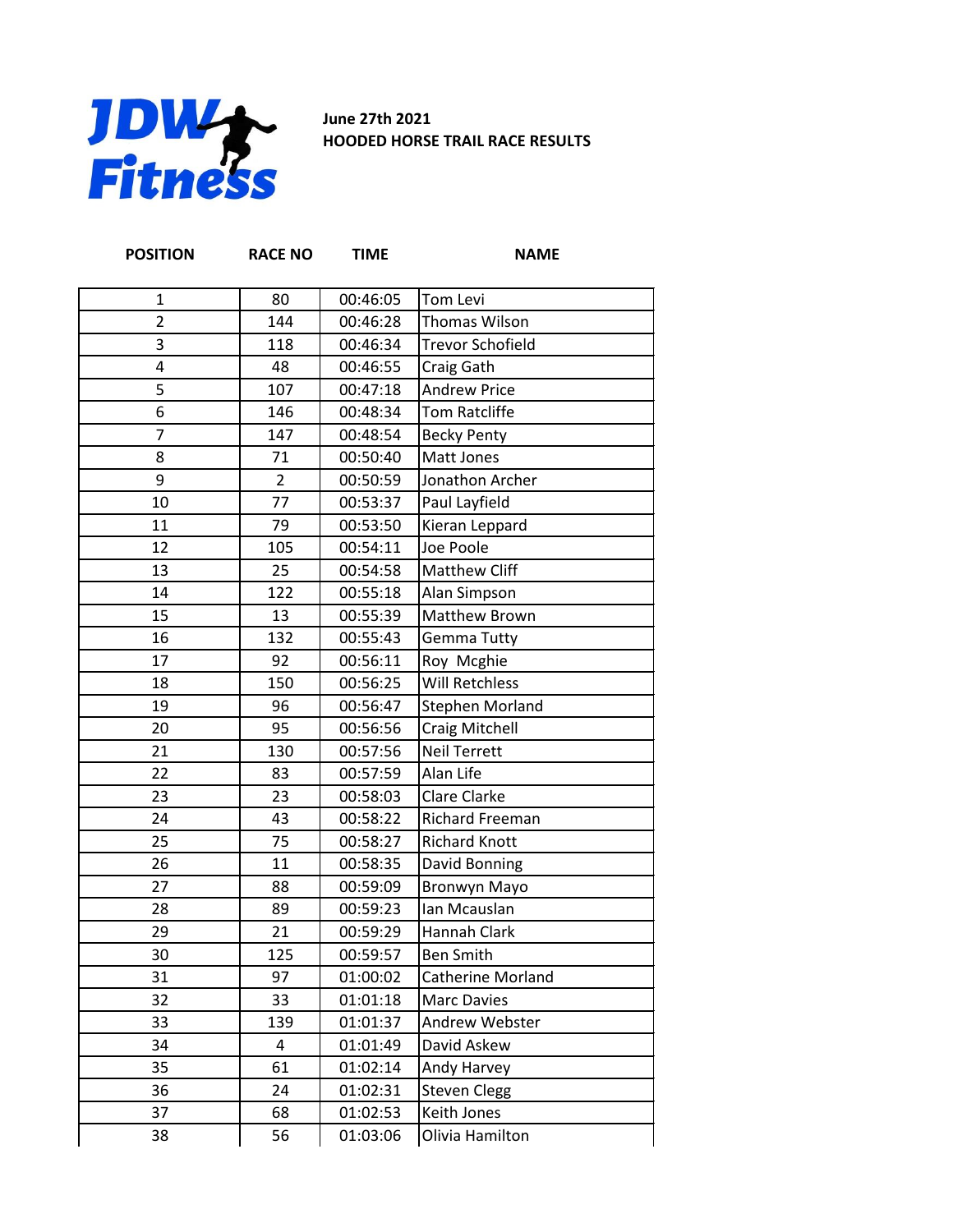| 39 | 128 | 01:03:24 | <b>Nick Tart</b>         |
|----|-----|----------|--------------------------|
| 40 | 38  | 01:03:29 | Ruth Dorrington          |
| 41 | 99  | 01:03:33 | Kirsty Naylor            |
| 42 | 65  | 01:03:44 | Fran Jeffrey             |
| 43 | 1   | 01:04:13 | <b>Richard Acklam</b>    |
| 44 | 54  | 01:04:48 | <b>Emily Gregg</b>       |
| 45 | 58  | 01:04:55 | Damien Handslip          |
| 46 | 34  | 01:05:43 | <b>Charles Dempster</b>  |
| 47 | 47  | 01:06:13 | Rosie Gatenby            |
| 48 | 60  | 01:06:16 | Liz Hartley              |
| 49 | 3   | 01:08:38 | Helen Ashworth           |
| 50 | 131 | 01:09:10 | David Todd               |
| 51 | 112 | 01:10:40 | Phil Robinson            |
| 52 | 126 | 01:11:33 | Anna Smith               |
| 53 | 30  | 01:12:37 | Jane Cowley              |
| 54 | 27  | 01:13:10 | <b>Clare Copley</b>      |
| 55 | 145 | 01:13:14 | Dave Wood                |
| 56 | 52  | 01:14:03 | Sam Greenwood            |
| 57 | 143 | 01:14:15 | Paula Wilkinson          |
| 58 | 31  | 01:14:18 | Faith Coy                |
| 59 | 102 | 01:14:35 | Anita Oldham             |
| 60 | 16  | 01:15:30 | Karen Butcher            |
| 61 | 62  | 01:15:51 | <b>Stephanie Hawkins</b> |
| 62 | 129 | 01:16:22 | Mark Taylor              |
| 63 | 123 | 01:16:43 | <b>Helen Simpson</b>     |
| 64 | 64  | 01:16:49 | Will Jagger              |
| 65 | 67  | 01:16:53 | Pamela Johnson           |
| 66 | 90  | 01:18:01 | Andrea Mcauslan          |
| 67 | 72  | 01:18:45 | Samantha Kelly           |
| 68 | 104 | 01:18:46 | <b>Ruth Pollard</b>      |
| 69 | 135 | 01:19:29 | <b>Tim Waistell</b>      |
| 70 | 22  | 01:21:39 | <b>Alison Clarke</b>     |
| 71 | 100 | 01:23:15 | Karen Newton             |
| 72 | 20  | 01:23:17 | Sarah Chalmers           |
| 73 | 133 | 01:24:06 | Laura Vennell            |
| 74 | 57  | 01:24:31 | Debbie Handslip          |
| 75 | 70  | 01:25:20 | Andrea Jones             |
| 76 | 137 | 01:26:58 | Michael Wallis           |
| 77 | 45  | 01:28:36 | John Garbutt             |
| 78 | 55  | 01:29:53 | Debbie Gregson           |
| 79 | 42  | 01:29:53 | Rachel Farrand           |
| 80 | 74  | 01:31:14 | Molly Kirkhope           |
| 81 | 19  | 01:36:00 | Linda Carruthers         |
| 82 | 53  | 01:36:01 | Louise Gregg             |
| 83 | 73  | 01:41:33 | Jennie King              |
| 84 | 78  | 01:41:34 | Sarah Lees               |
| 85 | 114 | 01:46:28 | Fiona Robinson           |